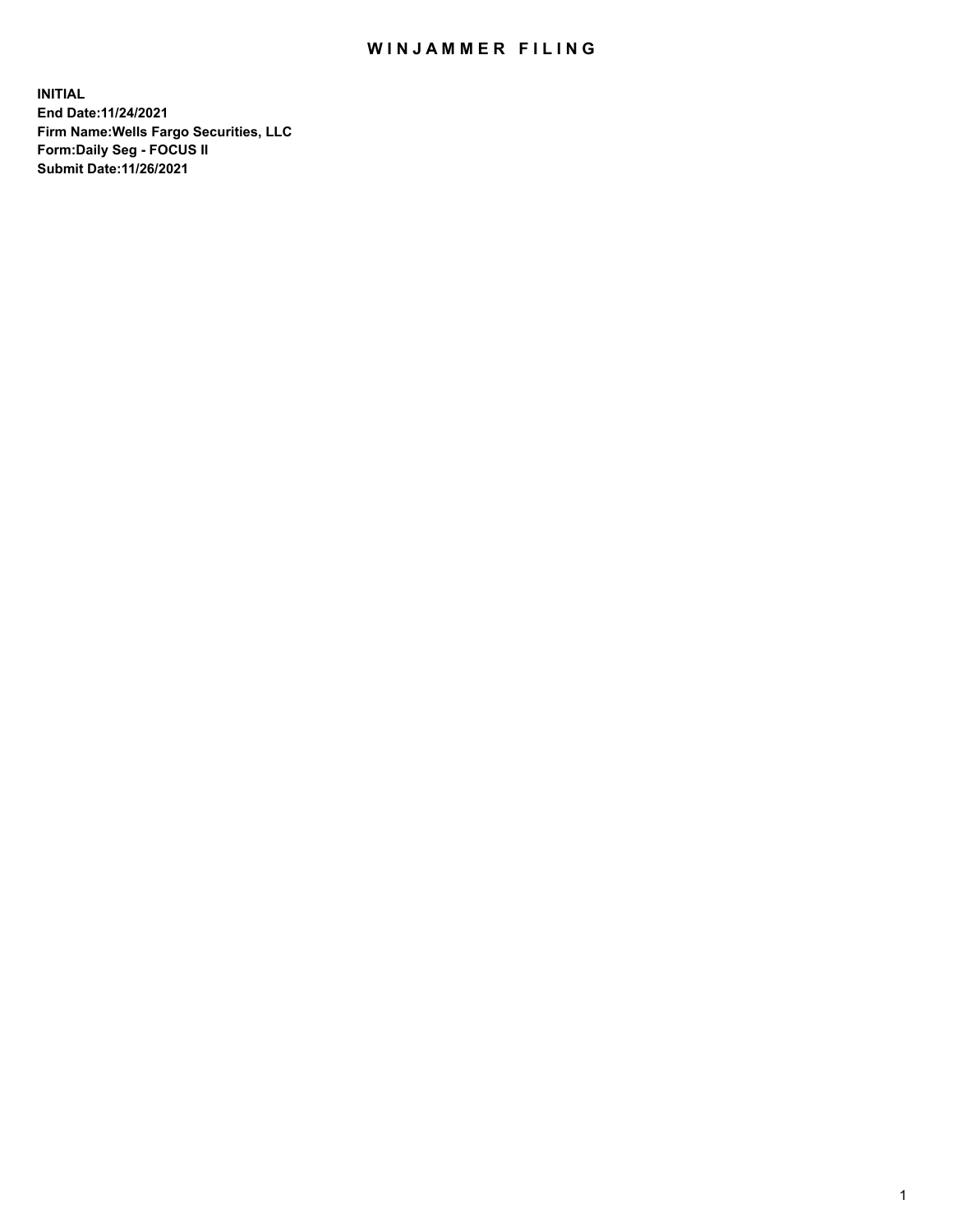**INITIAL End Date:11/24/2021 Firm Name:Wells Fargo Securities, LLC Form:Daily Seg - FOCUS II Submit Date:11/26/2021 Daily Segregation - Cover Page**

| Name of Company                                                                                                                                                                                                                                                                                                               | <b>Wells Fargo Securities LLC</b>                          |
|-------------------------------------------------------------------------------------------------------------------------------------------------------------------------------------------------------------------------------------------------------------------------------------------------------------------------------|------------------------------------------------------------|
| <b>Contact Name</b>                                                                                                                                                                                                                                                                                                           | <b>James Gnall</b>                                         |
| <b>Contact Phone Number</b>                                                                                                                                                                                                                                                                                                   | 917-699-6822                                               |
| <b>Contact Email Address</b>                                                                                                                                                                                                                                                                                                  | james.w.gnall@wellsfargo.com                               |
| FCM's Customer Segregated Funds Residual Interest Target (choose one):<br>a. Minimum dollar amount: ; or<br>b. Minimum percentage of customer segregated funds required:% ; or<br>c. Dollar amount range between: and; or<br>d. Percentage range of customer segregated funds required between:% and%.                        | 125,000,000<br><u>0</u><br>0 <sub>0</sub><br>00            |
| FCM's Customer Secured Amount Funds Residual Interest Target (choose one):<br>a. Minimum dollar amount: ; or<br>b. Minimum percentage of customer secured funds required:%; or<br>c. Dollar amount range between: and; or<br>d. Percentage range of customer secured funds required between:% and%.                           | 35,000,000<br><u>0</u><br>0 <sub>0</sub><br>0 <sub>0</sub> |
| FCM's Cleared Swaps Customer Collateral Residual Interest Target (choose one):<br>a. Minimum dollar amount: ; or<br>b. Minimum percentage of cleared swaps customer collateral required:%; or<br>c. Dollar amount range between: and; or<br>d. Percentage range of cleared swaps customer collateral required between:% and%. | 360,000,000<br><u>0</u><br>0 Q<br>00                       |

Attach supporting documents CH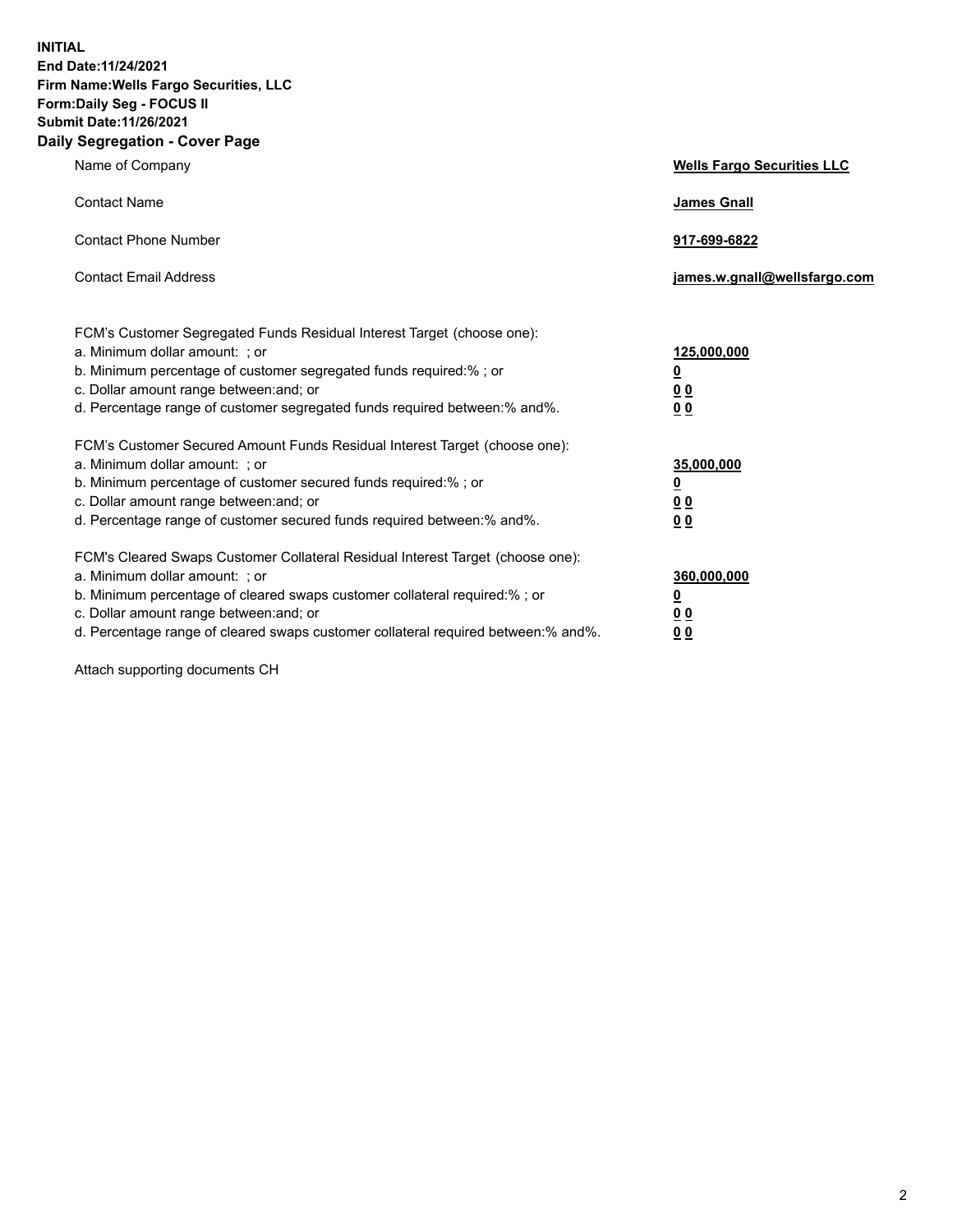**INITIAL End Date:11/24/2021 Firm Name:Wells Fargo Securities, LLC Form:Daily Seg - FOCUS II Submit Date:11/26/2021 Daily Segregation - Secured Amounts**

## Foreign Futures and Foreign Options Secured Amounts Amount required to be set aside pursuant to law, rule or regulation of a foreign government or a rule of a self-regulatory organization authorized thereunder **0** [7305] 1. Net ledger balance - Foreign Futures and Foreign Option Trading - All Customers A. Cash **160,885,156** [7315] B. Securities (at market) **186,784,301** [7317] 2. Net unrealized profit (loss) in open futures contracts traded on a foreign board of trade **133,949,146** [7325] 3. Exchange traded options a. Market value of open option contracts purchased on a foreign board of trade **0** [7335] b. Market value of open contracts granted (sold) on a foreign board of trade **0** [7337] 4. Net equity (deficit) (add lines 1. 2. and 3.) **481,618,603** [7345] 5. Account liquidating to a deficit and account with a debit balances - gross amount **37,223,786** [7351] Less: amount offset by customer owned securities **-37,222,725** [7352] **1,061** [7354] 6. Amount required to be set aside as the secured amount - Net Liquidating Equity Method (add lines 4 and 5) **481,619,664** [7355] 7. Greater of amount required to be set aside pursuant to foreign jurisdiction (above) or line 6. **481,619,664** [7360] FUNDS DEPOSITED IN SEPARATE REGULATION 30.7 ACCOUNTS 1. Cash in banks A. Banks located in the United States **98,006,443** [7500] B. Other banks qualified under Regulation 30.7 **108,522,701** [7520] **206,529,144** [7530] 2. Securities A. In safekeeping with banks located in the United States **119,975,914** [7540] B. In safekeeping with other banks qualified under Regulation 30.7 **0** [7560] **119,975,914** [7570] 3. Equities with registered futures commission merchants A. Cash **-27,436,626** [7580] B. Securities **86,817,777** [7590] C. Unrealized gain (loss) on open futures contracts **69,732,924** [7600] D. Value of long option contracts **0** [7610] E. Value of short option contracts **0** [7615] **129,114,075** [7620] 4. Amounts held by clearing organizations of foreign boards of trade A. Cash **0** [7640] B. Securities **0** [7650] C. Amount due to (from) clearing organization - daily variation **0** [7660] D. Value of long option contracts **0** [7670] E. Value of short option contracts **0** [7675] **0** [7680]

5. Amounts held by members of foreign boards of trade A. Cash **-35,832,698** [7700] B. Securities **215,087,690** [7710] C. Unrealized gain (loss) on open futures contracts **14,465,514** [7720] D. Value of long option contracts **0** [7730] E. Value of short option contracts **0** [7735] **193,720,506** [7740] 6. Amounts with other depositories designated by a foreign board of trade **0** [7760] 7. Segregated funds on hand **0** [7765] 8. Total funds in separate section 30.7 accounts **649,339,639** [7770] 9. Excess (deficiency) Set Aside for Secured Amount (subtract line 7 Secured Statement Page 1 from Line 8) **167,719,975** [7380] 10. Management Target Amount for Excess funds in separate section 30.7 accounts **35,000,000** [7780]

- 
- 11. Excess (deficiency) funds in separate 30.7 accounts over (under) Management Target **132,719,975** [7785]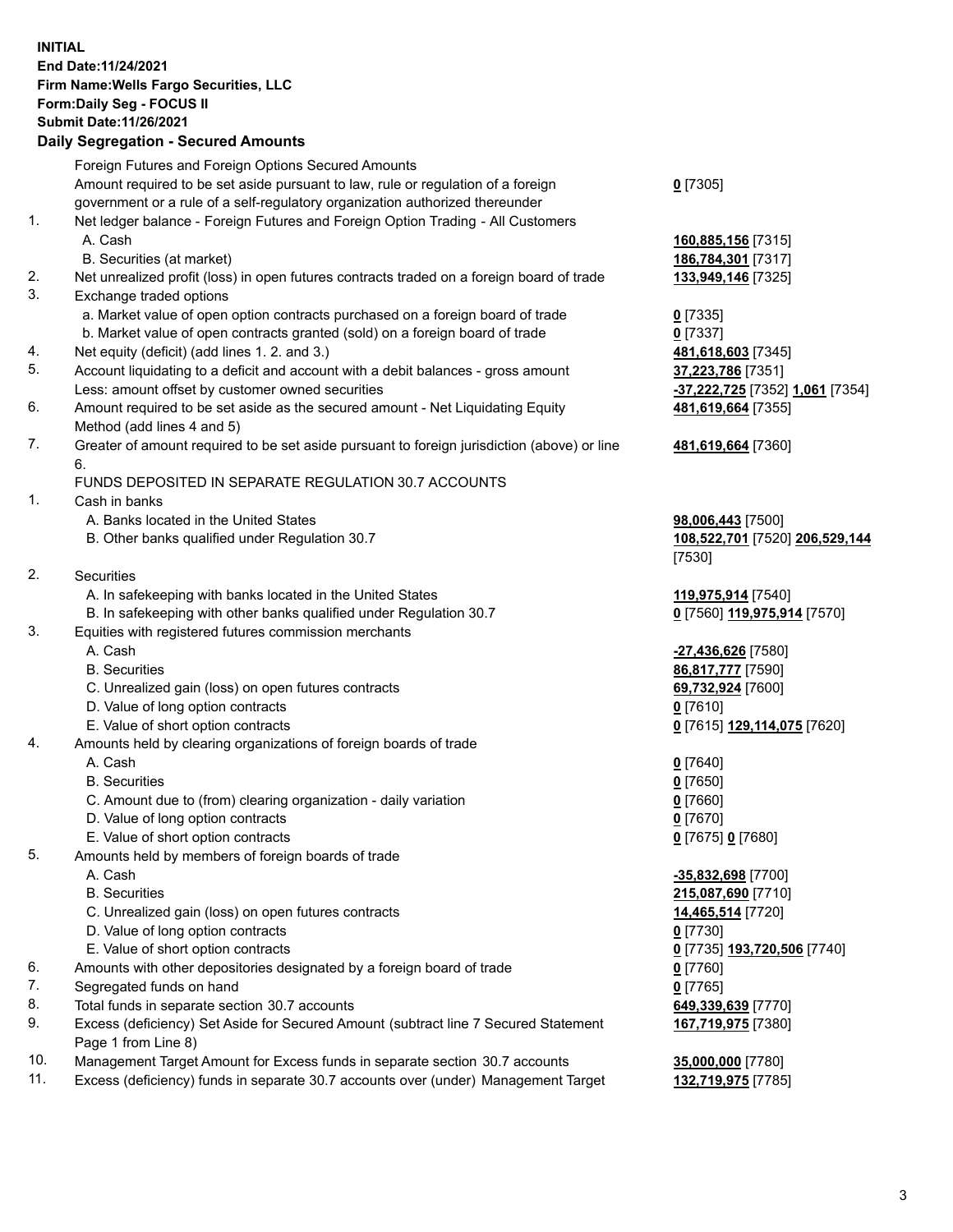**INITIAL End Date:11/24/2021 Firm Name:Wells Fargo Securities, LLC Form:Daily Seg - FOCUS II Submit Date:11/26/2021 Daily Segregation - Segregation Statement** SEGREGATION REQUIREMENTS(Section 4d(2) of the CEAct) 1. Net ledger balance A. Cash **3,339,871,796** [7010] B. Securities (at market) **1,827,941,093** [7020] 2. Net unrealized profit (loss) in open futures contracts traded on a contract market **234,305,907** [7030] 3. Exchange traded options A. Add market value of open option contracts purchased on a contract market **1,795,465,086** [7032] B. Deduct market value of open option contracts granted (sold) on a contract market **-1,815,372,753** [7033] 4. Net equity (deficit) (add lines 1, 2 and 3) **5,382,211,129** [7040] 5. Accounts liquidating to a deficit and accounts with debit balances - gross amount **60,173,679** [7045] Less: amount offset by customer securities **-60,155,819** [7047] **17,860** [7050] 6. Amount required to be segregated (add lines 4 and 5) **5,382,228,989** [7060] FUNDS IN SEGREGATED ACCOUNTS 7. Deposited in segregated funds bank accounts A. Cash **193,841,358** [7070] B. Securities representing investments of customers' funds (at market) **665,245,750** [7080] C. Securities held for particular customers or option customers in lieu of cash (at market) **81,077,249** [7090] 8. Margins on deposit with derivatives clearing organizations of contract markets A. Cash **2,893,698,413** [7100] B. Securities representing investments of customers' funds (at market) **299,017,673** [7110] C. Securities held for particular customers or option customers in lieu of cash (at market) **1,746,863,844** [7120] 9. Net settlement from (to) derivatives clearing organizations of contract markets **6,444,554** [7130] 10. Exchange traded options A. Value of open long option contracts **1,795,465,086** [7132] B. Value of open short option contracts **-1,815,372,753** [7133] 11. Net equities with other FCMs A. Net liquidating equity **0** [7140] B. Securities representing investments of customers' funds (at market) **0** [7160] C. Securities held for particular customers or option customers in lieu of cash (at market) **0** [7170] 12. Segregated funds on hand **0** [7150] 13. Total amount in segregation (add lines 7 through 12) **5,866,281,174** [7180] 14. Excess (deficiency) funds in segregation (subtract line 6 from line 13) **484,052,185** [7190] 15. Management Target Amount for Excess funds in segregation **125,000,000** [7194] **359,052,185** [7198]

16. Excess (deficiency) funds in segregation over (under) Management Target Amount Excess